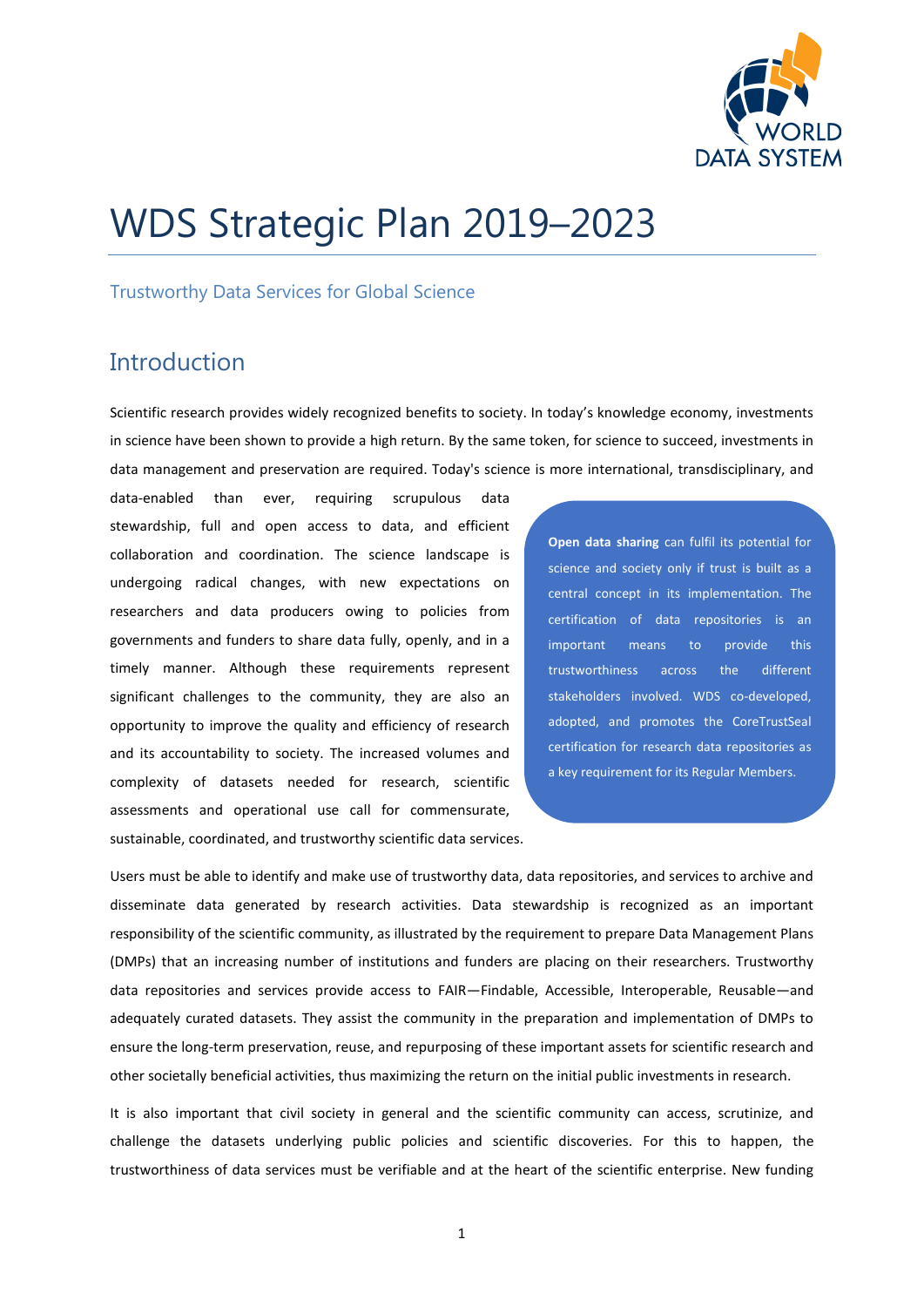

models and strategies, as well as policies, are also needed to ensure the sustainability of these critical scientific data services.

Transdisciplinary scientific research requires integration of datasets across various disciplines and domains. However, existing data services are at various levels of maturity and did not evolve in unison, which calls for greater coordination across domains and disciplines to achieve sufficient interoperability.

#### **History**

The World Data System (WDS) builds on a strong 50+ year legacy of its predecessor bodies<sup>[1](#page-1-0)</sup> established bv what is now the International Science Council (ISC)—and was, at that time, the International Council for Science (ICSU)—to ensure long-term stewardship, curation, archiving, and dissemination of scientific research data generated by the International Geophysical Year (1957–1958). Experience during the International Polar Year (2007–2008) showed that these bodies were not able to respond fully to the expectations placed on them by ICSU. They were thus disbanded by the ICSU General Assembly in 2008 and replaced by the World Data System (WDS) in 2009. The new system aims for better coordination and disciplinary coverage to respond efficiently to the needs of the new scientific research challenges under the ISC umbrella.

### Vision and Mission

In its High-Level Strategy<sup>[2](#page-1-1)</sup>, the International Science Council has articulated its long-term vision*:* 

*THE VISION OF THE COUNCIL IS TO ADVANCE SCIENCE AS A GLOBAL PUBLIC GOOD. SCIENTIFIC KNOWLEDGE, DATA AND EXPERTISE MUST BE UNIVERSALLY ACCESSIBLE AND ITS BENEFITS UNIVERSALLY SHARED. THE PRACTICE OF SCIENCE MUST BE INCLUSIVE AND EQUITABLE, ALSO IN OPPORTUNITIES FOR SCIENTIFIC EDUCATION AND CAPACITY DEVELOPMENT.*

As an Interdisciplinary Body of ISC, the mission of the World Data System is to support this vision by promoting long-term stewardship of, and universal and equitable access to, **quality-assured scientific data and data services, products, and information** across a range of disciplines in the Natural, Health, and Social sciences, and the Humanities. WDS coordinates and supports **trustworthy scientific data services** for the provision, use, and preservation of relevant datasets to facilitate scientific research, while strengthening links with the research community.

<span id="page-1-0"></span> $1$  The World Data Centres and the Federation of Astronomical and Geophysical data analysis Services.

<span id="page-1-1"></span><sup>&</sup>lt;sup>2</sup> ISC High-Level Strategy[: https://goo.gl/Ud8uRr](https://goo.gl/Ud8uRr)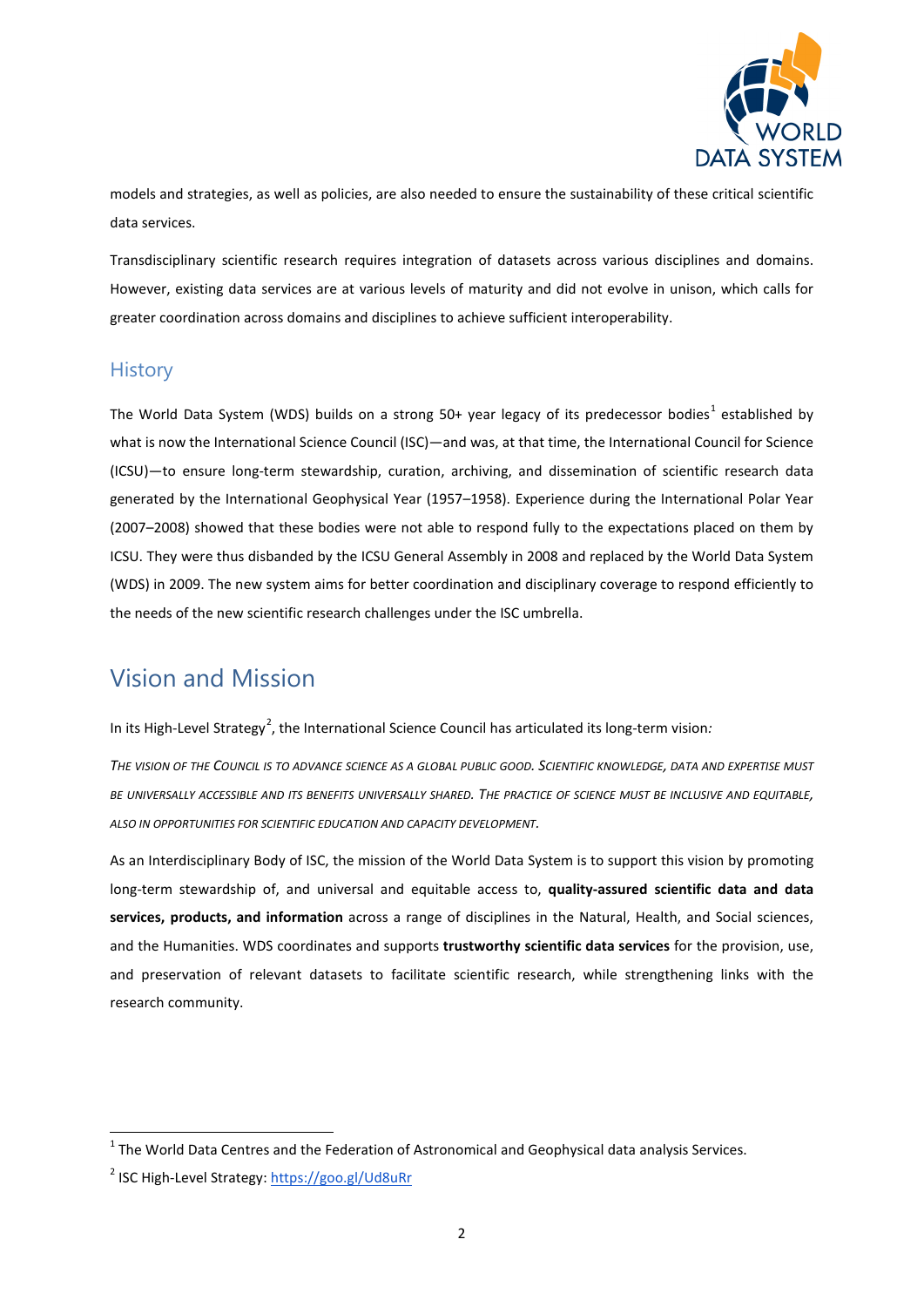

#### Supporting Trustworthy Data Infrastructure for Open Science

To fulfil its remit, WDS is striving to build worldwide '**communities of excellence**' for **scientific data services**. WDS Member Organizations that hold and provide data and data products from wide-ranging fields of research are certified as trustworthy using internationally recognized standards. Members are the building blocks of a searchable common infrastructure, from which data systems that are both interoperable and distributed can be formed.



#### Communities of Excellence for Scientific Data Services

WDS brings its Member Organizations together to coordinate their activities and form communities of

excellence and, through that process, to achieve an overall capability that transcends individual ones. Membership in WDS provides the imprimatur of ISC—the leading international and multidisciplinary non-governmental scientific organization—and increases local and international scientific recognition. Membership also increases exposure to potential users and collaborators internationally. It demonstrates that the Member Organizations have a strong and tangible **commitment to open data sharing, data and service quality, and data preservation**—all of which are increasingly considered prime requirements by science funders and

**Data communities** are formed by the stakeholders consisting of both producers and users of data including (but not limited to) data providers, consumers, brokers, and infrastructure and service providers.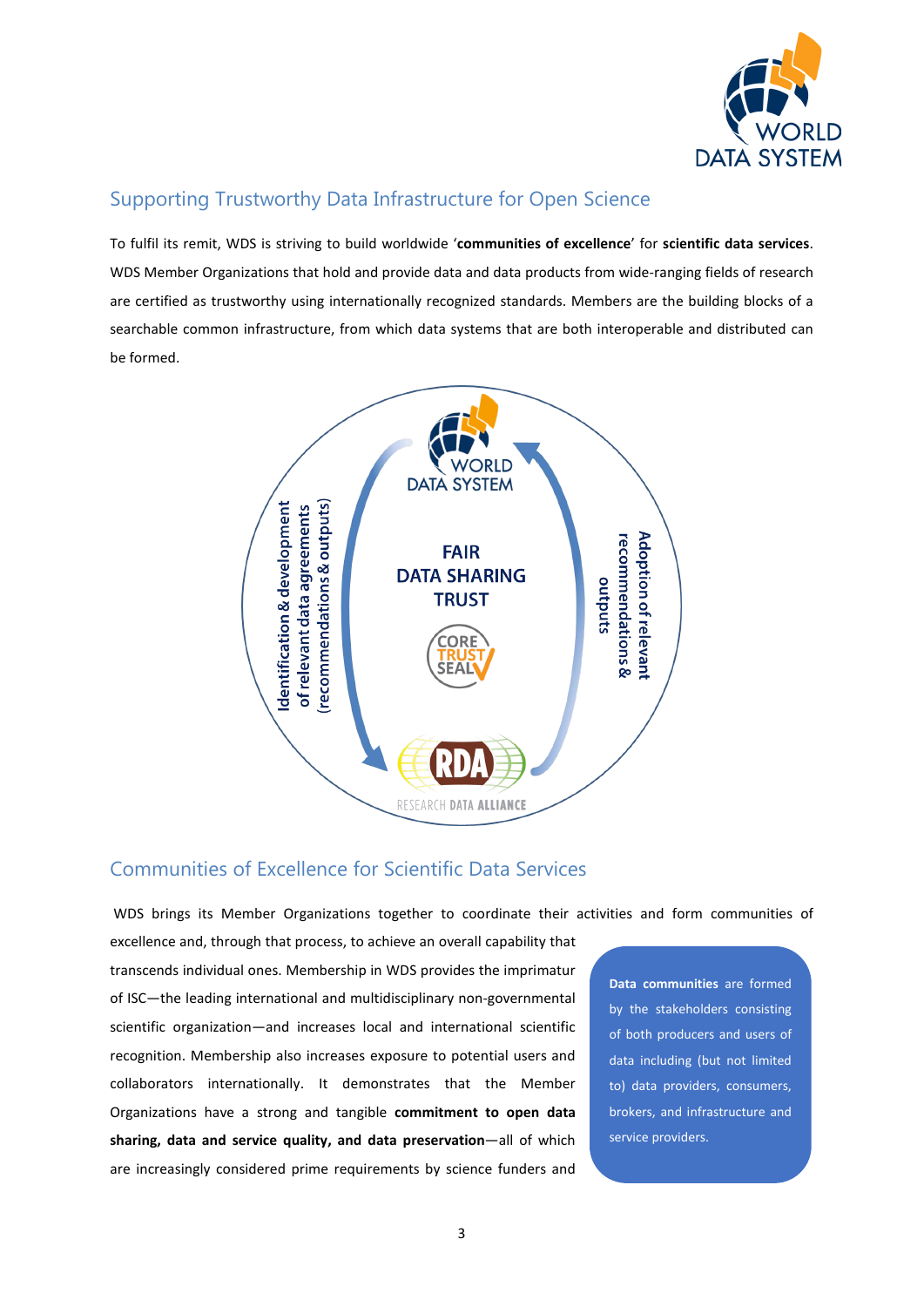

are high on policymakers' agendas since they benefit the scientific community, economy, and society in general.

# WDS Strategy

The overall objectives of the World Data System, as defined in its Constitution, are to build global research data infrastructure and to support its Member repositories as they:

- *Enable universal and equitable access to scientific data, data services, products and information*
- *Ensure long-term data stewardship*
- *Adopt agreed-upon data standards and conventions*
- *Facilitate and improve access to data and data products*

The strategy for achieving these objectives is outlined in this five-year Strategic Plan, structured round three major targets. The concrete tasks and activities by which these targets will be achieved are outlined in an accompanying two-year Implementation Plan. The Implementation Plan is a living document<sup>[3](#page-3-0)</sup>, which also shows the status of progress towards completion of activities and targets. Both of these documents have been developed by the Scientific Committee in consultation with WDS Members.

The three major targets are:

# 1. Improve the sustainability, trust in, and quality of open Scientific Data **Services**

To ensure the integrity of science, long-term preservation of data underlying scientific knowledge from all disciplines should be guaranteed. Long-term preservation enables data to be shared, reused, or used for novel purposes over time, thereby contributing to scientific excellence as well as addressing the grand challenges of our society.

Several scientific studies have reported the impossibility of verifying key findings in research because of missing or poor-quality datasets. Trustworthy scientific data services—with certified technical and scientific capacities—are essential components of the research environment. They play an essential role in ensuring the integrity and availability of datasets, and thus promote trust in science.

The long-term sustainability of the scientific data services that assure long-term preservation is also a vital challenge for the scientific community. With the increase of data-intensive science and the internationalization of research activities, this challenge is becoming even more pressing. The sustainability of data services also

<span id="page-3-0"></span> <sup>3</sup> <https://www.icsu-wds.org/organization/strategic-plan/implementation>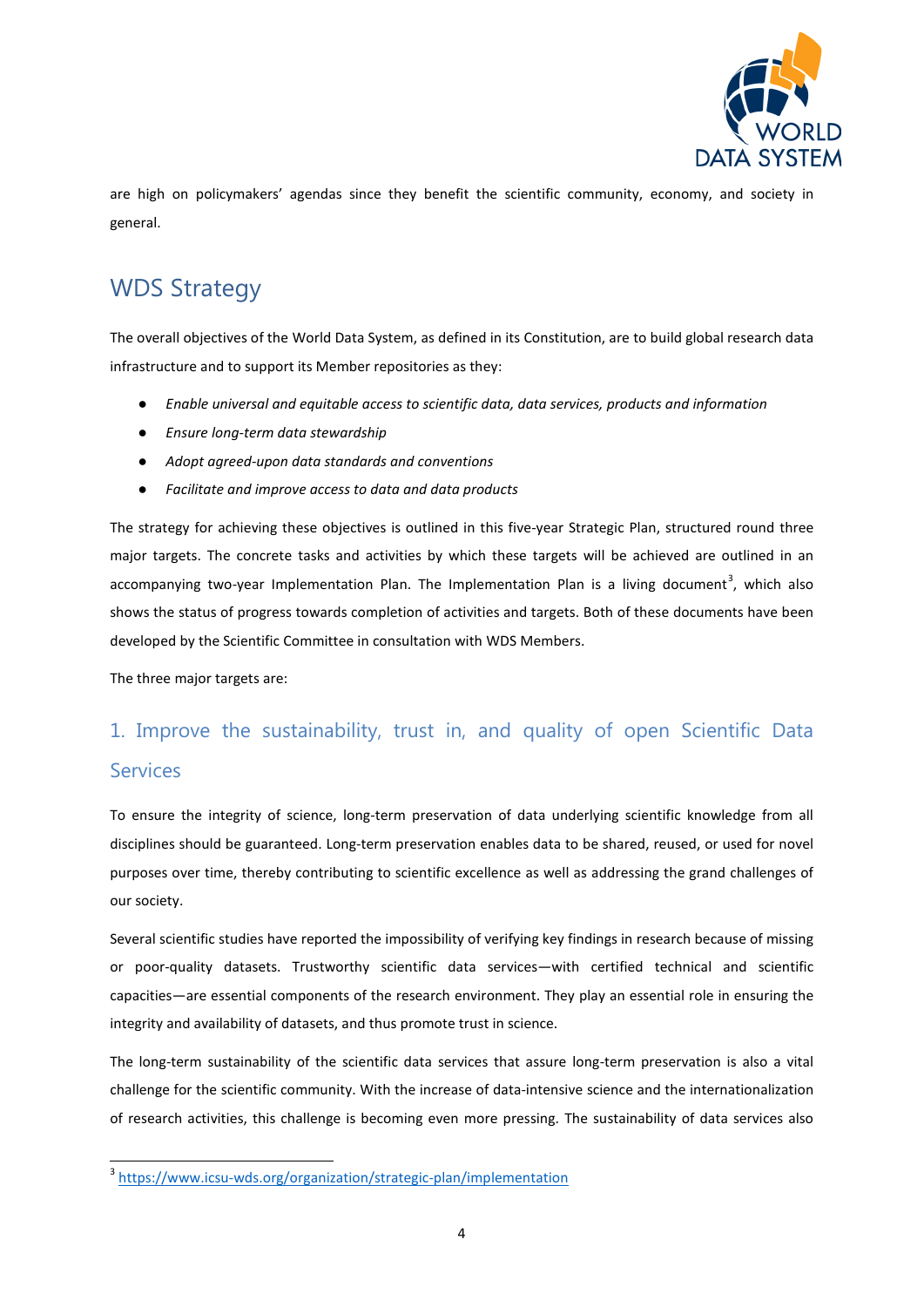

requires appropriate coordination of the funding provided by national, regional, and international research funders; coordination of the scientific plans devised by individual research programmes; and support for the operational capacities supplied by scientific data services.

To address the trustworthiness and sustainability challenges facing data repositories, WDS developed since its inception in 2009, a trustworthiness certification framework for its Member data repositories and networks thereof. This certification was further developed by merging the WDS catalogue of requirements with another certification—the Data Seal of Approval—emerging from the Social Sciences and Humanities data repositories community. The CoreTrustSeal certification was launched in 2017 and is now internationally recognized<sup>[4](#page-4-0)</sup> as *the* universal catalogue of core requirements for trustworthy data repositories. CoreTrustSeal Data Repositories certification is also increasingly recognized by funders, who are acutely aware of the importance to fund research data infrastructure and data activities that support the needs of the researchers they fund. WDS is committed to further improve the sustainability of scientific data services and increase their quality and trustworthiness (see WDS Implementation Plan 2019–2020).

## 2. Support active disciplinary and multidisciplinary scientific data services communities

Modern scientific challenges are multidisciplinary by nature, and transdisciplinary scientific research is needed

to tackle these challenges. WDS supports internationally coordinated and integrated multidisciplinary and trustworthy scientific data services. WDS membership includes disciplinary and multidisciplinary communities of varying levels of maturity: some communities are already well developed, and have achieved sustainable mechanisms for international coordination, while others are still in the early stages of coordination. By providing a platform for these communities to interact and share good practices, and by promoting collaborations in the context of multidisciplinary

**SciDataCon** is the conference intended to provide an international platform to make explicit the connection between research questions—in particular those arising from multidisciplinary and transdisciplinary research—and the necessary role of data policy, management, and analysis in addressing these questions. SciDataCon is convened together with the ISC's Committee on Data, and is part of the high-profile International Data Week organized in partnership with the Research Data Alliance.

scientific programmes, WDS can accelerate both maturation of less advanced communities and the emergence of a global community supporting scientific data services. Concrete action items are provided in the Implementation Plan.

<span id="page-4-0"></span><sup>&</sup>lt;sup>4</sup> Endorsed by the Research Data Alliance and recommended by the European Multi Stakeholder Platform to be officially acknowledged as an EU ICT Technical Specification.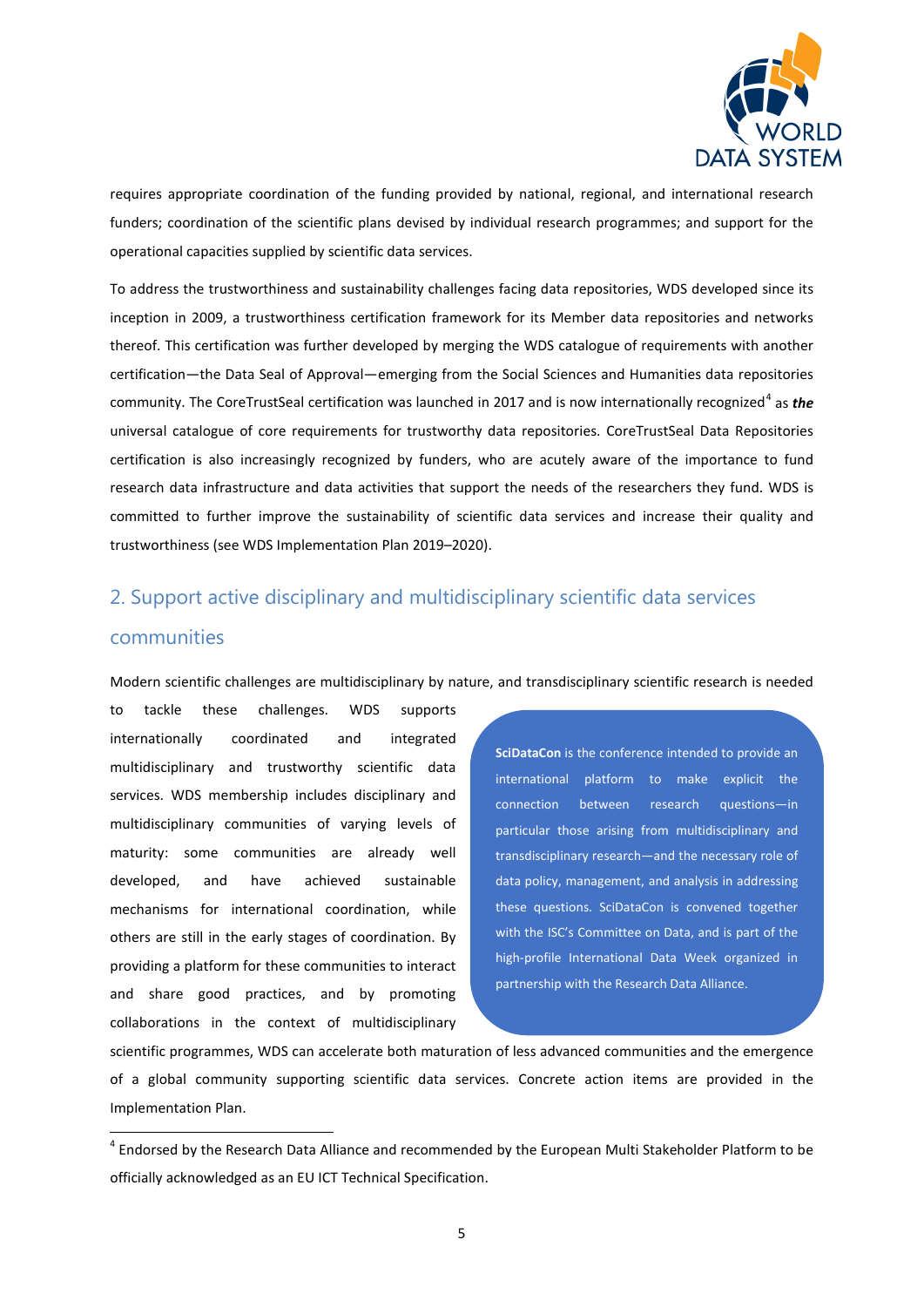

#### 3. Make trustworthy data services an integral part of international collaborative

#### scientific research

Experiences such as the International Polar Year 2007–2008 provide ample evidence that appropriate

acquisition, handling, sharing, and dissemination of scientific data is of critical importance to the success of international collaborative scientific endeavours in the long-term. Appropriate provisions must be made at an early stage, and as an integral part of the scientific planning, to identify and secure reliable and trustworthy scientific data services to support research activities. Through the membership of certified data services, WDS is in a unique position to foster the involvement of these data services in international scientific programmes, particularly ones sponsored by the

**Scientific data services** assist organizations in the capture, storage, curation, long-term preservation, discovery, access, retrieval, aggregation, analysis, and/or visualization of scientific data, as well as in the associated legal frameworks, to support disciplinary and multidisciplinary scientific research.

International Science Council that address the most critical societal challenges. The availability of high-quality and well-curated Open Data from both Natural and Social Sciences trustworthy data services facilitates data integration in support of interdisciplinary and transdisciplinary (policy-oriented) research. These resources are thus critical to facilitate the development of decision support systems, and ultimately to benefit the betterment of society.

Together with its Members, partner organizations, and other stakeholders, WDS will ensure that relevant activities—such as training activities for early career researchers—are sufficiently promoted within the scientific community and that their deliverables, such as the Scholix framework for data and literature interlinking, contribute to the overarching scientific goals of this community.

### Looking forward

WDS takes a leadership role in bringing together key national, regional, and international, disciplinary and multidisciplinary scientific data repositories and services to coordinate activities, and thus create the strong network needed to support international research and assessment programmes with quality-assessed scientific and operational data. This objective is ambitious for a small organization that relies on voluntary participation, but achievable. WDS has historical legitimacy, particularly in the Natural Sciences, through its predecessor bodies, and has institutional legitimacy as an Interdisciplinary Body of the ISC, *the global voice of science, with a powerful presence in all regions of the world and representation across the Natural (including Physical, Mathematical, and Life) and Social (including Behavioural and Economic) Sciences*.